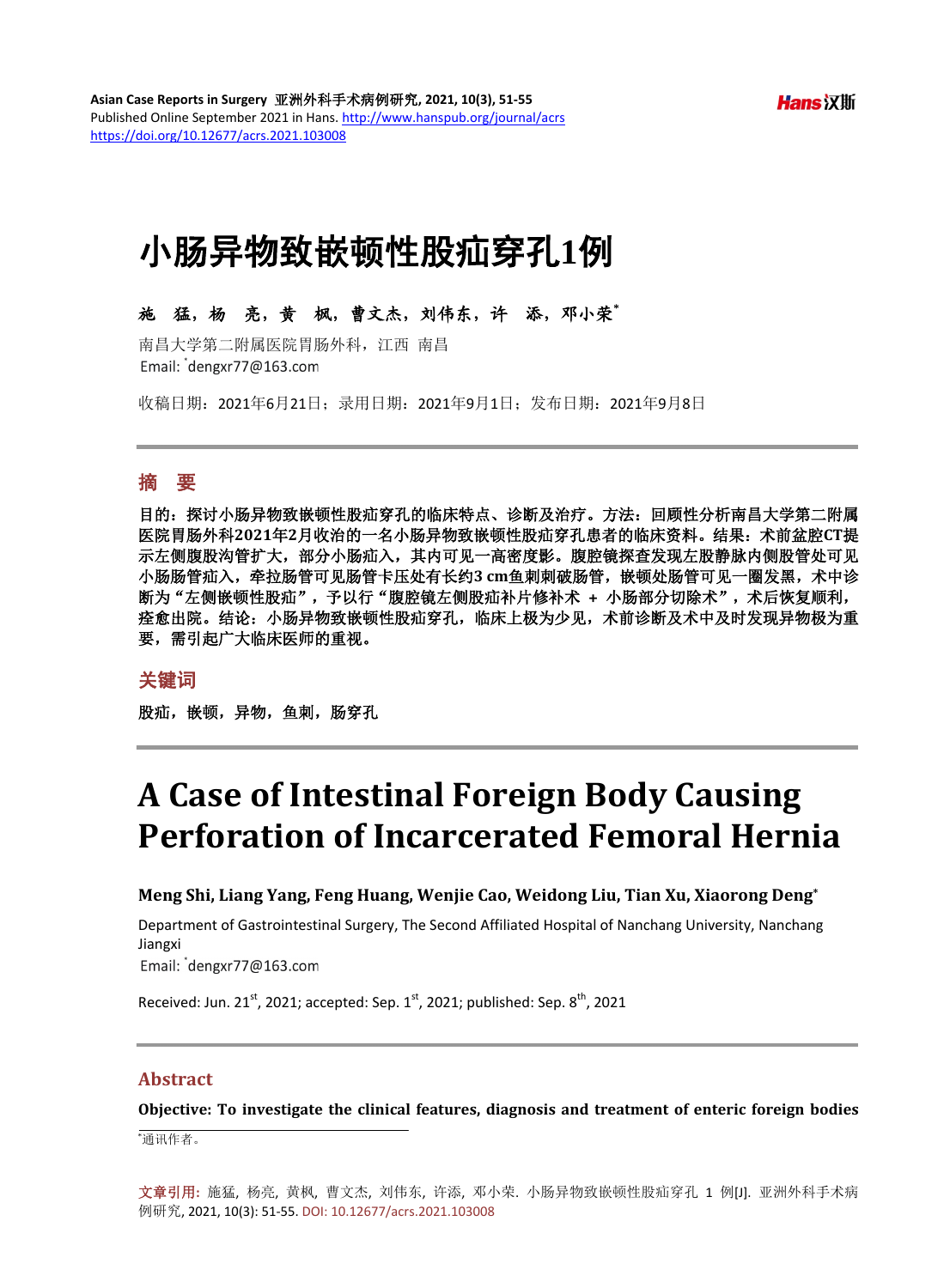**with incarcerated femoral hernia. Methods: The clinical data of a patient with intestinal foreign body with incarcerated femoral hernia admitted in Department of gastrointestinal surgery, Second Affiliated Hospital of Nanchang University in February 2021 were analyzed retrospectively. Results: Preoperative pelvic CT showed that the left inguinal canal was enlarged, part of the small intestine was herniated, and a high-density shadow could be seen in it. Laparoscopic exploration found that there was a small intestinal hernia in the femoral tube of the left femoral vein, a fish bone about 3 cm long punctured the intestinal tube at the compression of the intestinal tube at the traction, and a circle of blackening at the incarcerated intestinal tube. During the operation, it was diagnosed as "left incarcerated femoral hernia", and "laparoscopic left femoral hernia patch repair + partial small bowel resection" was performed. The postoperative recovery was smooth and the patient was discharged. Conclusion: Intestinal foreign body with incarcerated femoral hernia is very rare in clinical practice. Preoperative diagnosis and intraoperative discovery of foreign bodies are very important, which should be paid attention to by clinicians.**

#### **Keywords**

**Femoral Hernia, Incarceration, Foreign Body, Bones, Intestinal Perforation**

Copyright © 2021 by author(s) and Hans Publishers Inc. This work is licensed under the Creative Commons Attribution International License (CC BY 4.0). <http://creativecommons.org/licenses/by/4.0/><br> **CO** O Open Access Open Access

# **1.** 引言

腹外疝是腹部外科最常见的疾病之一,其中以腹股沟疝发生率最高,占 90%以上,股疝次之,占 5% 左右。股疝患者,由于股管几乎是垂直向下的,疝内容物似直线状下坠,加上股环本身狭小,周围韧带 坚韧,因此容易发生嵌顿和绞窄。肠道异物在临床并不少见,多数患者无临床症状,异物多能通过肛门 自行排出,但也有些病人因异物排出困难或有并发症则需要手术治疗。小肠异物致嵌顿性股疝穿孔临床 少见,国内外文献鲜有报道。本文报道南昌大学第二附属医院胃肠外科 2021 年收治的 1 例小肠异物致嵌 顿性股疝穿孔诊治体会。

### **2.** 临床资料

患者女性,75岁,因发现左侧腹股沟区肿物伴胀痛 5 天,于 2021 年 02 月 23 日以"左侧嵌顿性腹 股沟疝"收入院。患者发病来,大小便正常。既往曾于 36 年前行子宫切除术,无高血压、糖尿病等慢性 病史,无结核、乙肝等传染病史。入院查体:神志清楚,生命体征平稳,心肺查体未见阳性体征,左侧 腹股沟内下方可触及一边界不清肿物,鸽蛋大小,伴轻压痛,腹平坦,腹肌软,全腹无明显压痛、反跳 痛及肌紧张,肠鸣音正常。盆腔 CT 提示左侧腹股沟管扩大,见部分小肠疝入,其内可见一高密度影, [见图](#page-2-0) 1。体表包块彩超提示左侧腹股沟区可见一不规则异常混合回声团块,其间尚可见闪动的气体回声 和肠蠕动,CDFI 于其内可探及少许点状血流信号,[见图](#page-2-1) 2。血常规、凝血功能、肝功能、肾功能、电解 质等检查均未见明显异常。入院诊断: 左侧嵌顿性腹股沟疝。

完善术前准备后,于 2021 年 2 月 26 日在全麻下行腹腔镜探查,术中发现左股静脉内侧股管处可见 小肠肠管疝入,牵拉肠管可见肠管卡压处有长约 3 cm 鱼刺刺破肠管,嵌顿处肠管可见一圈发黑,[见图](#page-2-2) [3](#page-2-2)[、图](#page-3-0) 4;余肠管未见明显异常,右侧腹股沟区未见异常。术中诊断:1、左侧嵌顿性股疝,2、胃肠道异 物。取出鱼骨,予以行"腹腔镜左侧股疝补片修补术 + 小肠部分切除术",然后予以生理盐水冲洗腹腔,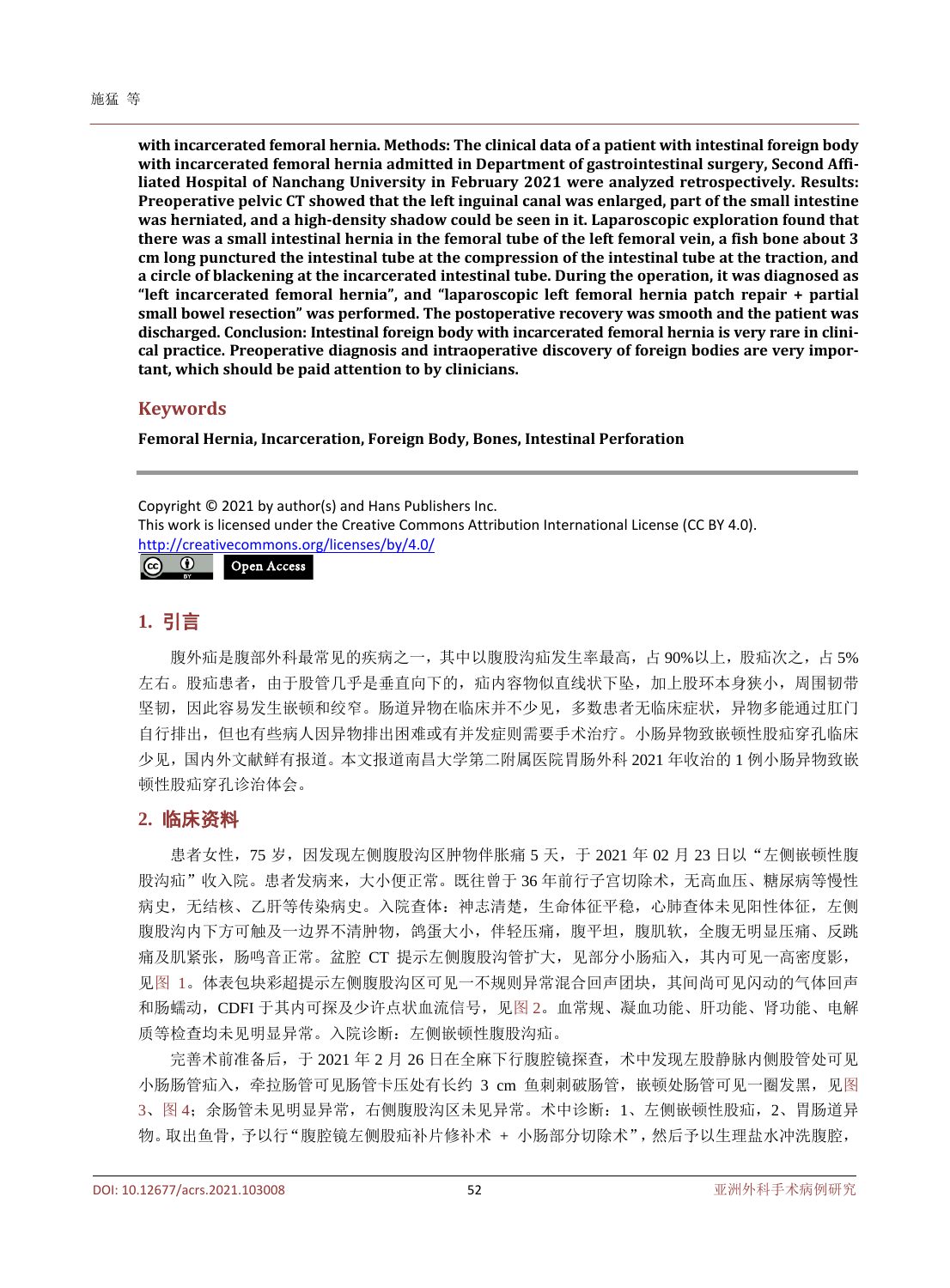<span id="page-2-0"></span>放置引流管。



**Figure 1.** Pelvic CT showed that the left inguinal canal was enlarged, part of the small intestine was herniated, and a high-density shadow could be seen in it

<span id="page-2-1"></span>图 **1.** 盆腔 CT 提示左侧腹股沟管扩大,见部分小肠疝入,其内可见一 高密度影



**Figure 2.** Color ultrasound showed an irregular mixed echo mass in the left groin area, with flashing gas echo and bowel peristalsis, and a few dotted blood flow signals detected by CDFI

<span id="page-2-2"></span>图 **2.** 左侧腹股沟区可见一不规则异常混合回声团块,其间尚可见闪动 的气体回声和肠蠕动, CDFI 于其内可探及少许点状血流信号



**Figure 3.** Fish bones were removed, about 3 cm long 图 **3.** 术中取出的鱼骨,长约 3 cm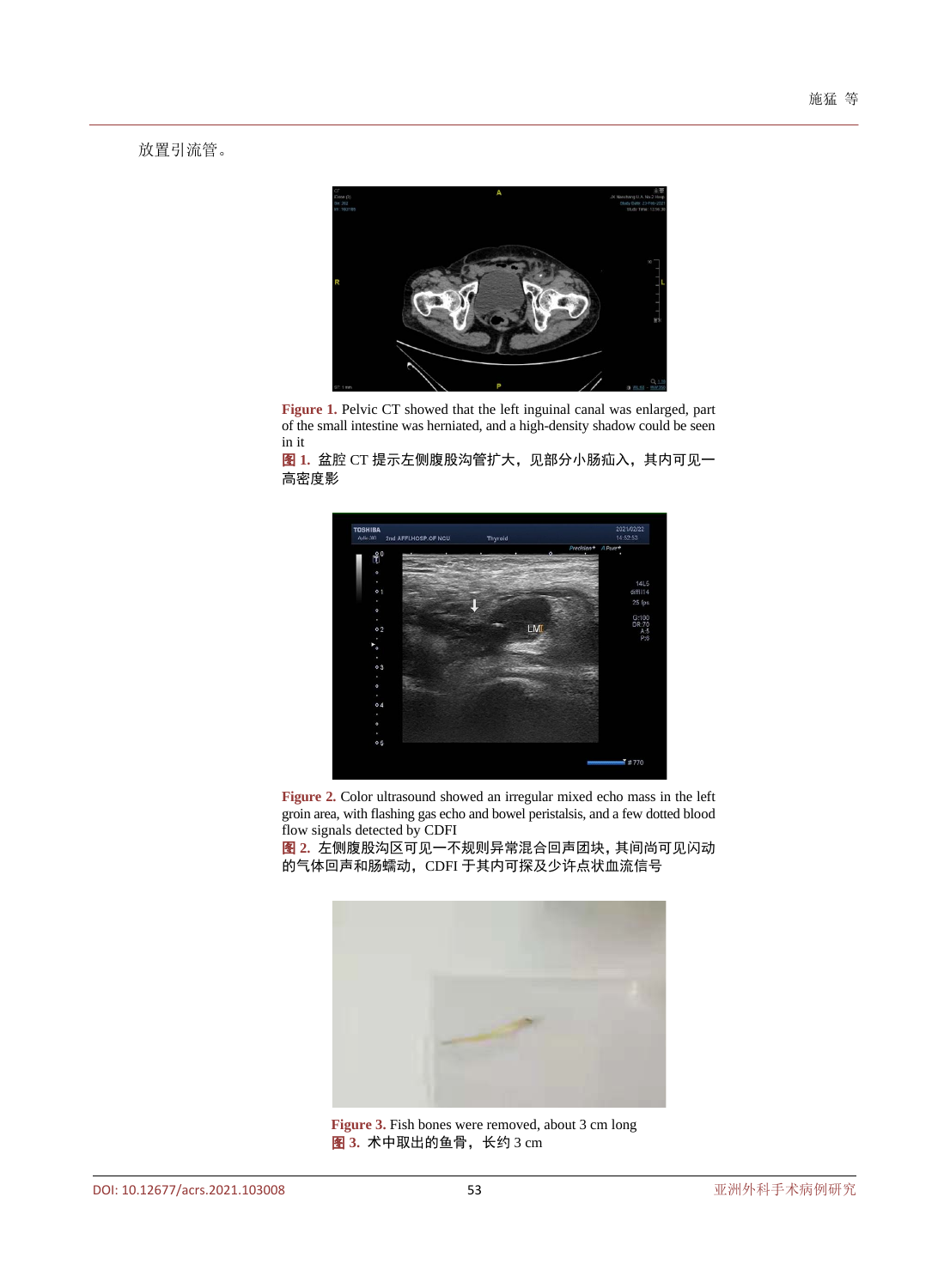<span id="page-3-0"></span>

**Figure 4.** Herniation of the small intestine in the femoral canal, one circle of blackness and two perforations can be seen during the operation 图 **4.** 术中见股管处小肠肠管疝入,可见一圈发黑,两处破口

术后追问病史,患者诉 10 日前,有意外吞食鱼刺史。术后予禁食、抗感染、营养补液等对症支持处 理,9 日后拆线,切口Ⅰ期愈合出院。

#### **3.** 讨论

肠道异物是临床常见疾病,以 6 个月~5 岁的儿童多见[\[1\]](#page-4-0) [\[2\]](#page-4-1), 大部分异物可自行通过胃肠道, 但大 约有 10%的异物无法排出,这些异物大多数是较大、较锋利或者有毒的异物,如鱼骨、纽扣、电池或磁 性异物,可引发穿孔、出血、梗阻等并发症。肠道异物导致的穿孔的患者大多数有吞食异物后出现腹痛、 恶心、呕吐,腹部压痛、反跳痛及肌紧张等典型急性腹膜炎体征,腹部 X 线检查了解膈下有无游离气体 和肠梗阻,而做出明确诊断[\[3\]](#page-4-2)。但部分患者由于穿孔部位较小、穿孔时间较长形成局部包裹或穿孔至腹 膜后可无明显急性腹膜炎症状和体征,诊断较为困难[\[4\]](#page-4-3)。本案例患者就无明显穿孔表现,对于此类患者 应详细追问病史,明确患者吞服异物时间、大小、种类、数量以及目前可能所处位置,要进一步探查是 否形成肠穿孔,术前行 X 线、CT,必要时行消化道钡餐、胃镜、B 超等检查明确诊断,以免漏诊误诊, 造成严重后果。在治疗上,早期摄入的异物可在全麻或局麻下内窥镜下取出[\[5\]](#page-4-4)。内窥镜无法取出的异物, 对于短小光滑能够排出的异物,让患者正常饮食或进食多纤维素食物,口服液状石蜡促进异物排出[\[6\]](#page-4-5), 对于较大、较锋利或有毒的异物,无法自行排除或出现严重并发症者应及时采取手术治疗[\[7\]](#page-4-6)。

股疝是一种常见疾病,是体内脏器或组织由股环、经股管向卵圆窝突出的腹外疝,发病率约占腹外 疝的 3%~5%,多见于 40 岁以上女性[\[8\]](#page-4-7)。多表现为腹股沟韧带下方一半球形肿块。由于股管的解剖位置 特殊,且股环本身狭小,股疝约半数以上病例发生嵌顿,如发生嵌顿可出现明显疼痛和肠梗阻症状,一 旦嵌顿又可迅速发展为绞窄性疝[\[9\]](#page-4-8)。如不及时发现和处理,可出现肠坏死、肠穿孔、腹膜炎等并发症, 从而危及患者生命[\[10\]](#page-4-9)。易复性股疝由于缺乏特异性临床表现,尤其是年龄大,腹壁松弛,肥胖者,局部 脂肪堆积的患者,极易误诊,常误诊为腹股沟斜疝、脂肪瘤、子宫圆韧带囊肿、淋巴结炎等疾病,延误 患者治疗[\[11\]](#page-4-10)。股疝一经确诊,应及时手术治疗,对于嵌顿性绞窄性股疝更应紧急手术[\[12\]](#page-4-11)。

小肠异物致嵌顿性疝穿孔临床少见,部分患者腹膜炎症状不典型,极易漏诊误诊,多数是在术中才 发现异物存在,国内外鲜有相关文献报道。Akhtar 等人报告了 3 例肠道异物病例,其中有 2 例分别与造 口旁疝和切口疝相关[\[13\]](#page-4-12)。Tay GC 等人报告了一位腹股沟疝患者出现腹股沟区疼痛,手术探查发现左侧 腹股沟疝囊内有两个鸡骨[\[14\]](#page-4-13)。Ben-Aharon U 等人报告了一位患者 15 年前因喉癌行全喉切除术,部分咽 切除术和部分食管切除术,术中放置的聚乙烯管脱落,导致腹股沟疝穿孔[\[15\]](#page-4-14)。张超峰等人报告了 1 腹股 沟斜斜疝嵌顿患者,术中发现疝内容物含骨性异物[\[16\]](#page-4-15)。这些病例大多数是根据患者感染情况及肠管活性, 选择肠切除吻合术[\[14\]](#page-4-13)或肠修补术,也有患者因穿孔较小,时间较长,穿孔已自行闭合,取出异物后仅行